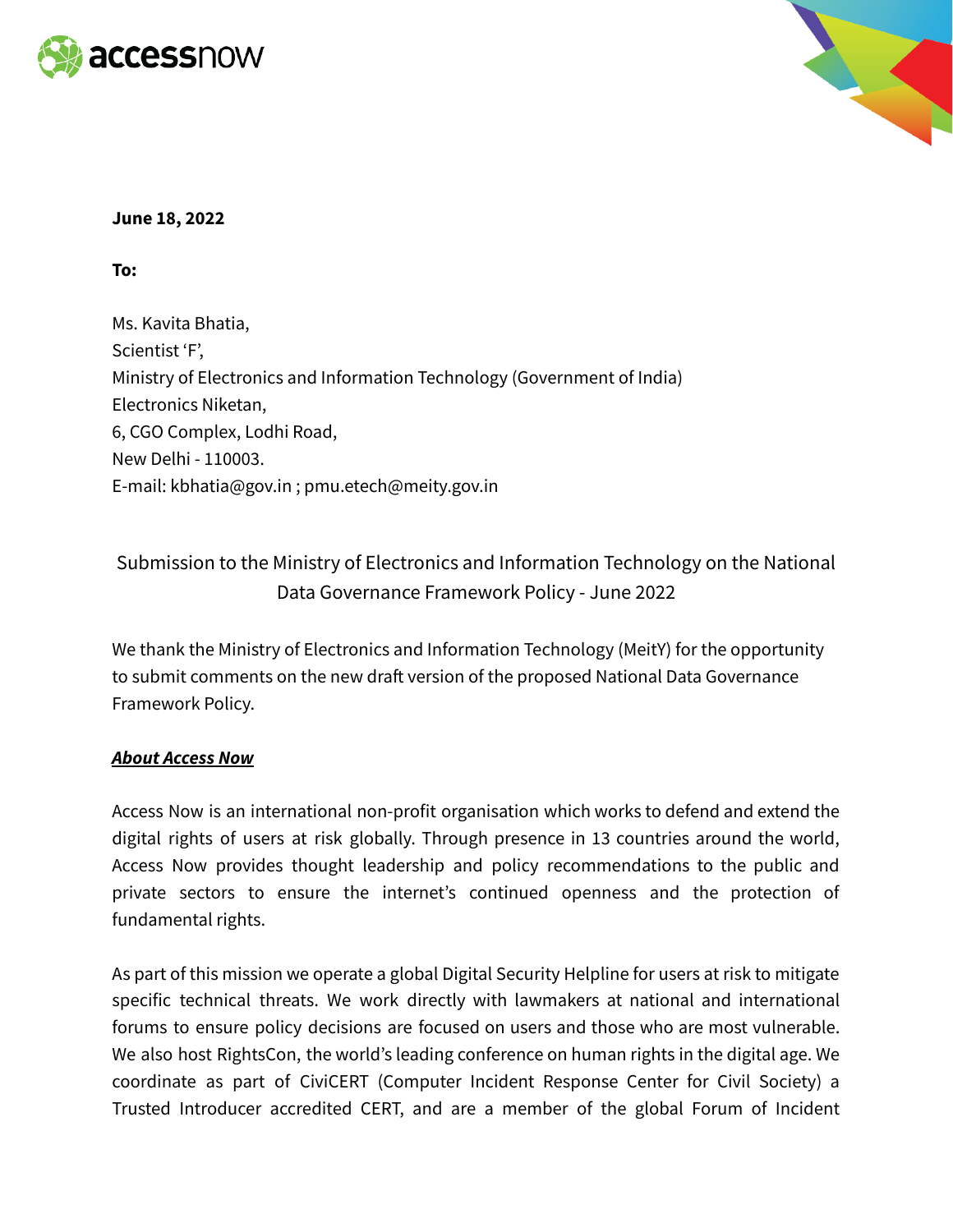



Response and Security Teams (FiRST). We have special consultative status at the United Nations.<sup>1</sup>

Access Now has consistently engaged with multiple stakeholders around the world, including governments and regulatory authorities, on the creation of data protection and governance frameworks; and also specifically with digital rights related developments in India, including the Personal Data Protection Bill, the Information Technology (Intermediary Guidelines and Digital Media Ethics Code) Rules 2021, and the Directions issued by CERT-In in April 2022. We write to you to provide our comments based on our expertise working on data governance and digital rights in various regions across the world, including the Asia Pacific region.

Below, we provide our initial comments on the May-June 2022 version of the draft National Data Governance Framework Policy ("Draft Policy").

# *Access Now's brief initial comments on the Draft Policy*

We recognise and appreciate the importance of a Union Government effort to systemize how it maintains and enables accessibility of data, and we commend the Ministry for redrafting the Draft Policy in light of the very alarming approach and language in the previous draft. However, we humbly submit that further changes are necessary if the Government of India wishes to advance this Draft Policy.

At the outset, we respectfully state that in the absence of a data protection law, the impact of measures proposed in the Draft Policy on people's privacy is concerning; without an anchoring legislation, the precise scope and authority that the Draft Policy carries and the manner in which it may be implemented needs further clarification. This is particularly critical given India's federal system and the fact that the Draft Policy proposes to include state government and state-union level data issues as well within its ambit [**Part 3 of the Draft Policy**]; in the absence of a clear, federally applicable data protection legal framework, the Draft Policy would add to uncertainty for users regarding their data and likely result in obstacles to remedy in cases of data breach or other privacy harms.

Despite some of the most alarming language around commercialisation of data having been eliminated, we are still concerned by the overall approach and lacunae in the Government's

<sup>1</sup> Access Now, *About us*, [https://www.accessnow.org/about-us/.](https://www.accessnow.org/about-us/)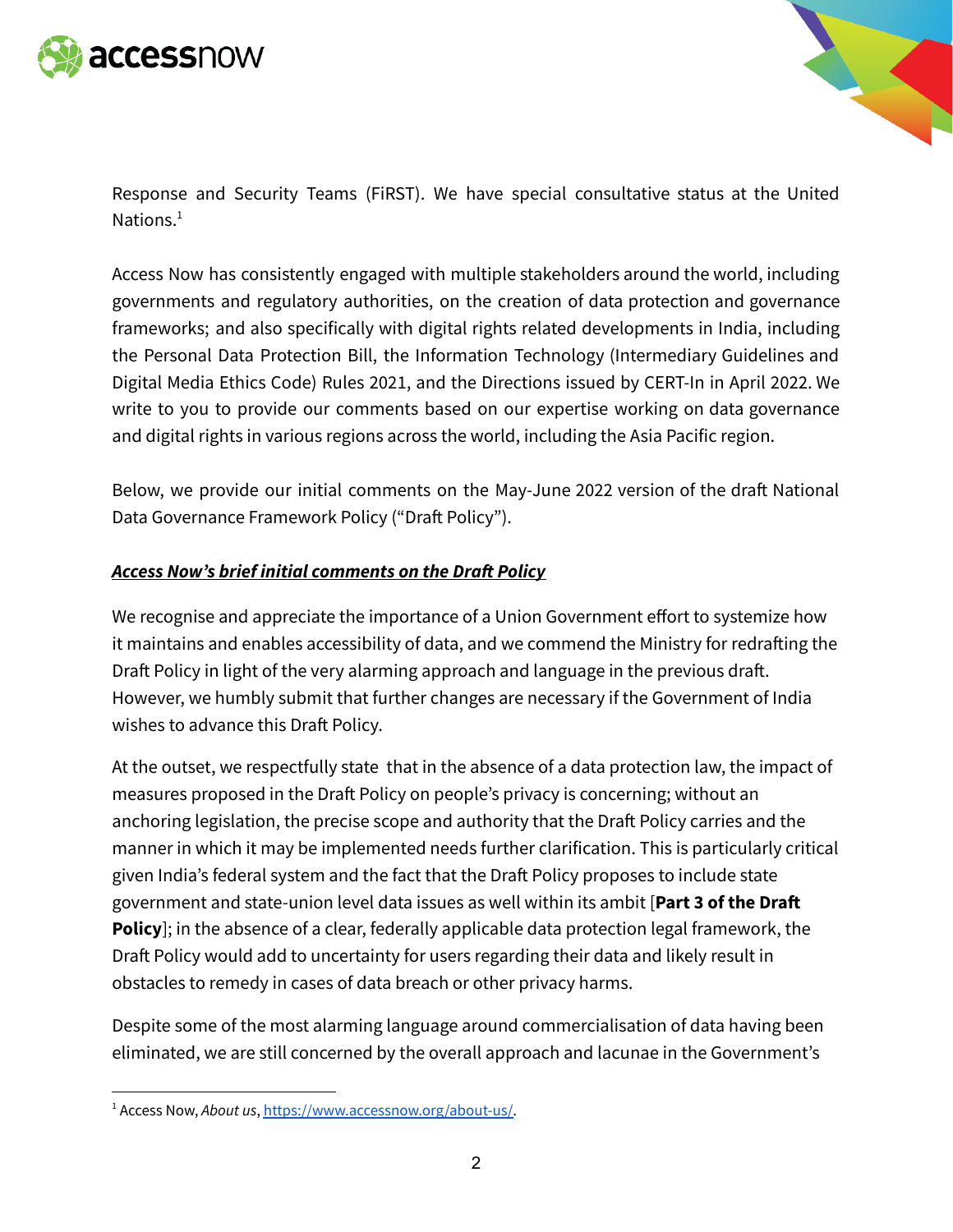



proposed steps in the Draft Policy.

The Draft Policy continues an approach which does not adequately recognise that the data collected, managed and retained by government agencies and the public sector as a whole is extremely sensitive, and crucial for the protection of individual privacy as well as national security, and therefore, needs to be governed by a robust, well-defined framework regarding access, sharing, and remedy. Such a framework must prioritise the need to safeguard privacy and data protection, treating the interest of individuals as paramount, and must be in keeping with the strictest standards of necessity and proportionality, data minimisation and storage limitation. Only if this is done, will the rules and standards that will be framed under the policy in the future, including on anonymisation for example, meaningfully protect people's privacy.

We respectfully submit that the primary purpose of the Draft Policy is still not ideal [**Part 2 of the Draft Policy**]. We believe it would have been crucial to focus on truly ensuring that the government's efforts with respect to data are aimed at making sure citizens are truly aware and in charge of their data, and that open government and open data efforts build on the spirit of the Right To Information movement. Instead, the Draft Policy still appears to be geared at enhancing data collection, linking together data and making it available for the apparent purpose of growing 'artificial intelligence' and machine learning efforts, particularly from a perspective of aiding the growth of domestic industry on that front.

A crucial gap in the Draft Policy is that it fails to specify how it will interact with the Personal Data Protection Bill (PDPB) [**Parts 5 and 6 of the Draft Policy**]. For instance, the interaction between the proposed India Data Management Office (IDMO) and the proposed Data Protection Authority to be established under the PDPB currently before Parliament is unclear. Furthermore, in the absence of an anchoring legislation, the authority that the proposed IDMO will have over the different stakeholders in the system - Union Government departments, state governments, the private sector - is not clear. And if the IDMO is proposed to be established before the PDPB is passed, it is troubling that the Draft Policy does not place any mandate on the IDMO regarding safeguarding and furthering data protection principles and remedy in how it would govern access and sharing of public sector data. This would not only be a lost opportunity; a failure to do so would place the privacy interests of individuals in India at risk and likely result in institutional clashes between the IDMO and the Data Protection Authority under the PDPB in the immediate future.